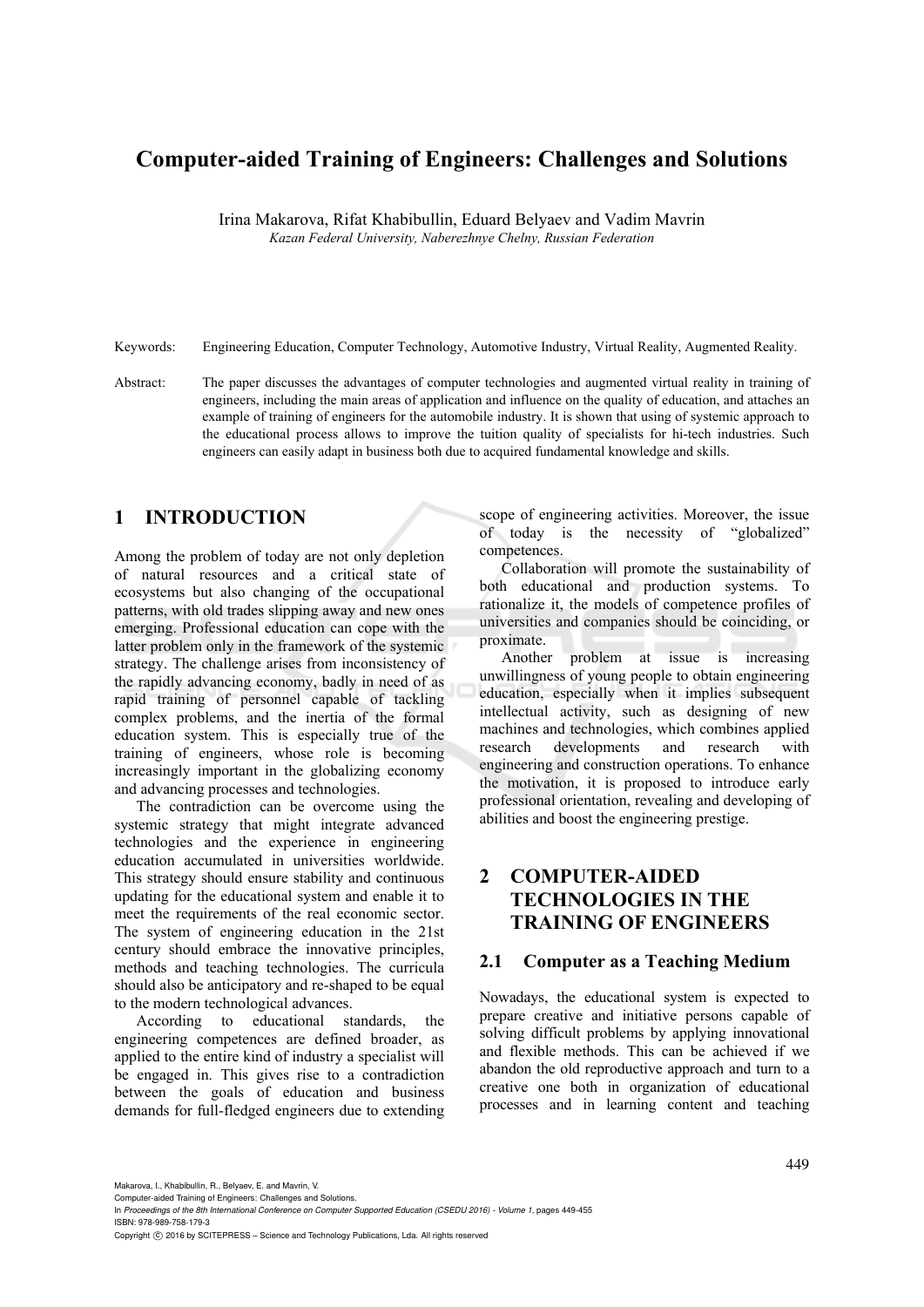techniques. The concept of lifelong learning means using the computer for self-study to obtain knowledge and skills from educational contents and distant learning systems. As considered by Daniel Araya, a well-known expert in education policies and information technologies, the global network capitalism, that has ousted the industrial capitalism, embodies a network model providing democratization for the educational process, developing globally horizontal linkage, which enhances self-organization and interaction, the features of education in the future (Araya, 2010). John Seely Brown (Brown, 1999) claims that the obligatory component of the system of education must provide only the basic competences such as reading and writing, arithmetic, and critical thinking. The rest of the education (the "open component") is to be chosen by the students proceeding from a wealth of opportunities offered (or to be offered in the future) by the so-called educational social networks – the distributed network platforms promoting the creation and transfer of knowledge and experience and accommodating the interests and motivation of participants.

Some of the contradictions can be smoothed down if a learning environment is formed using computers. We mean, first, the contradiction between the necessity of diminishing the training period and increasing requirements placed on students' competences, this under conditions of fast updating of industrial technologies. The second contradiction is that between the necessity to maintain a high level of instructors' competences and increasing teaching loads caused by having to update learning contents.

These contradictions can be solved by creating a unified informational educational environment, desirably with business participation, which will help to pool the efforts in study courses development and launch communication between all interested parties. This will improve feedback, create individual educational paths for the learners, and facilitate self-control and quality control. This will modify the entire E-learning concept 2.0 of "Motivation – goal – tools – realization".

One more contradiction consists between the young people's desire of quick results and high requirements to the graduates' competence alongside with growing rivalry on the labor market, which requires long learning. Motivation for learning can be enhanced by using the systems of revealing of learning capacities to develop them, while promoting the role of an engineer in the modern world. We mean such systems as STEM (science technology – engineering – mathematics) and

STEAM (science - technology – engineering – art mathematics), which help to form the basis of engineering education and research activity. Moreover, difficulties arise when creating a unified system of learning management systems (LMS) for partner organizations (universities and business) (Ribón et al., 2015).

#### **2.2 Computer as a Means of Communication**

Capacity for communication is one of the most important human competences, especially for engineers; therefore virtual platforms cannot replace an actual teacher-to-student or student-to student interaction. Moreover, many of the skills and competences, needed to ensure a sustainable development, can only be formed as a result of participation in joint practical activities. It is clear that the education of the future is inconceivable without media literacy. For understanding of the great body of daily incoming information it is not enough to be able to think critically; the perception of a media-literate individual is more adequate because he\she can filter it.

So far, formal education has been unable to provide a universal media literacy, which is supposed to transform the media consumption to an active and critical process helping people to look through potential manipulation (in particular, on the part of advertizing and PR) and understand the role of the media in forming of their views of reality.

Global companies are in need of professionals prepared to operate in bilingual situations. Second language skills have become a significant personal and professional characteristic of a specialist, helping to find one's bearings in the modern information space. This requires updating of the technology of language teaching for global-level specialists.

### **2.3 Computer as a Virtual and Augmented Reality**

It is known that analysis and decision making rely on adequately perceived information. Since engineers have to deal with complex systems, their training and further professional activities should involve systems of virtual and augmented reality.

Analysis of personal and inter-personal competences has revealed the necessity of the foreign language skills component, of predominantly English, which has spread due to markets globalization and as the language of science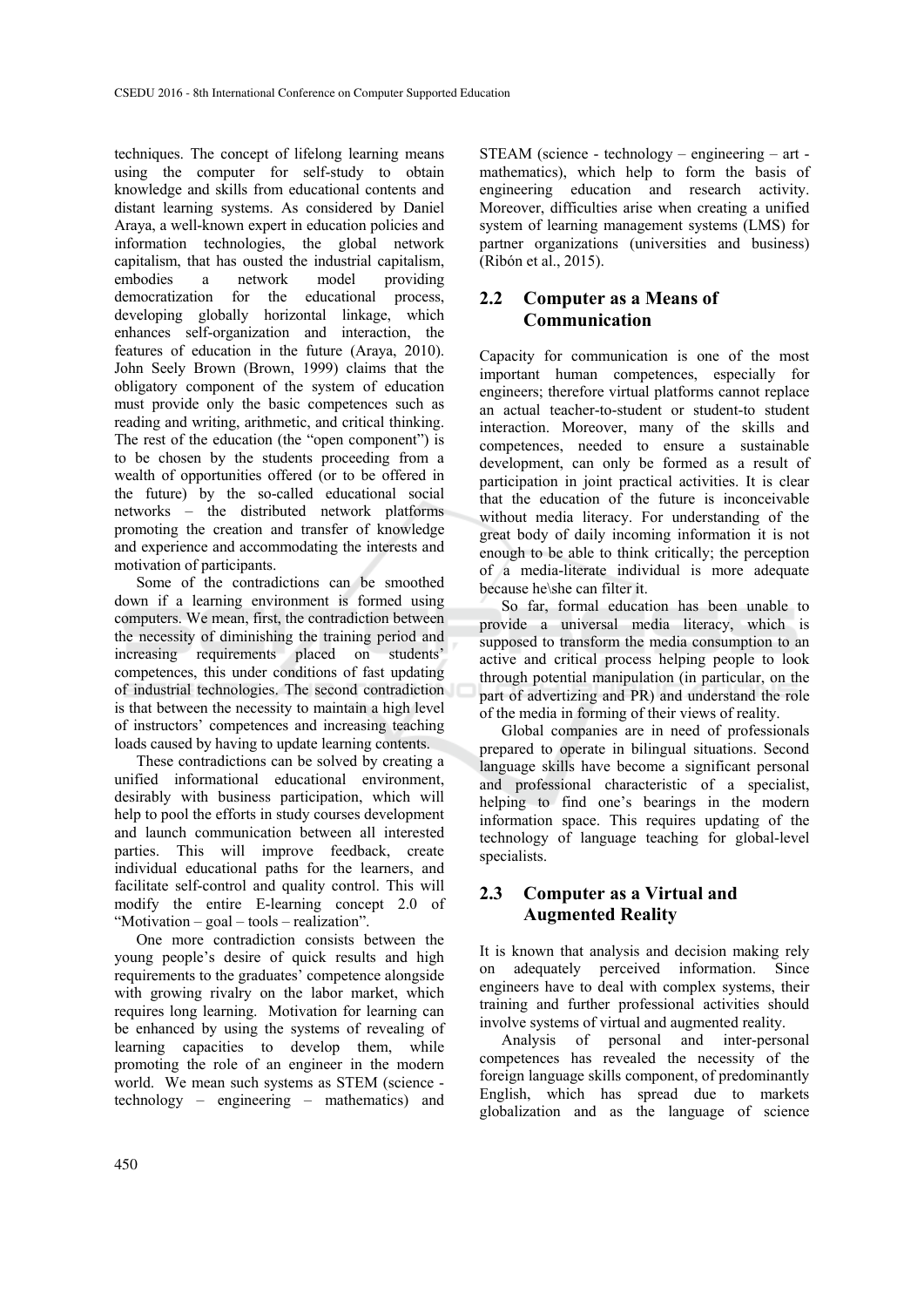(Tonkin, 2011). The issues of developing and perfecting of bilingual skills are extensively discussed in relation to training of engineers. Thus, work (Holgate, 1992) has explored the need in developing of bilingual communication skills of engineers according to their professional activities.

The process of language teaching has been essentially influenced by computer having the advantages of informational capacity, intensification of individual studies, enhancing of cognitive activity and motivation, and creating of personally meaningful communicative situations.

The authors of work (Wu et al., 2013) outline the educational possibilities of recently developed "augmented reality" (AR), alongside with the problems it has brought in its wake. Thus, in work (Kesim and Ozarslan, 2012) it is suggested that educationists should collaborate with researchers to develop extended interfaces of reality. Although the key role of producing augmented realities is played by soft- and hardware technologies and there are engineers for designing them, the educational technologies are seriously in need of specialists to design learning activities for augmented reality.

It is shown (Martín-Gutiérrez, J. et. al, 2012; Martín-Gutiérrez, J. et. al, 2015) that one of the AR advantages consists in saving of instructors' time on repeat explanations because students can use them for independent revision. Furthermore, the effect of these technologies is twofold: facilitating the teachers' control of laboratory courses and promoting the students' motivation. Work (Webel et al., 2013) describes an experiment of applying AR for training of technicians in industrial maintenance and assembling operations. The authors emphasize the importance of drilling technicians in new skills due to increasing complexity of maintenance operations and demonstrate the superior performance of AR tools compared to traditional teaching techniques.

#### **2.4 Computer as a Tool for Solving of Professional Tasks**

Informational competence, as part of professional competence, incorporates a number of specific issues corresponding to the level and content of computerization of a professional environment of which knowledge and experience a specialist must be aware and in which they must be experienced. Moreover, it is presumed that a specialist must be able to extend his/her knowledge and skills both in their professional areas and linked industries. Forming of the informational component of

professional competence is achieved through a set of disciplines, case studies, and practices imitating real professional tasks.

Since employers nowadays require an IT proficiency, all study courses should be geared to give the students the skills of using both the software products and mathematical models they are likely to deal with when solving problem in their professional activity. A competent specialist must be able to sort out miscellaneous information, isolate the piece he/she needs, analyze it and arrive at a proper conclusion. Students must be given access to the software tools specific for their industry and workplace at all the stages of operating with information: collecting, processing and analysis.

#### **2.5 Computer as a Tool of Assessing the Quality of Engineer's Training**

Notwithstanding the fact that human capital is now recognized as one of the key objectives and prerequisites for successful development, the investment to education is still insufficient. National educational systems are concerned about commercialization and formalization of education. Common problems for many countries are the multiple-choice test-based control of knowledge and inferior tuition at many higher school establishments. Formal indices fail to give an idea of how successful an educational system is in shaping of a new type of individuals adapted to new conditions.

Nonetheless, students can perform self-assessing when working at the teaching complexes of existing training and assessing systems. Teachers can use computer testing systems for current control of assimilation of an educational module. Such systems afford to assess the level of students' preparation, determine his rating position in the group. Besides, the teacher can check the time spent by each student on learning a module and correct the study courses accordingly.

### **3 RESULTS AND DISCUSSION**

#### **3.1 Stages of Creating a System of Engineer Training for High-tech Productions**

The automobile industry is faced with the necessity of enhancing the efficiency and environmental safety of transport facilities, developing of power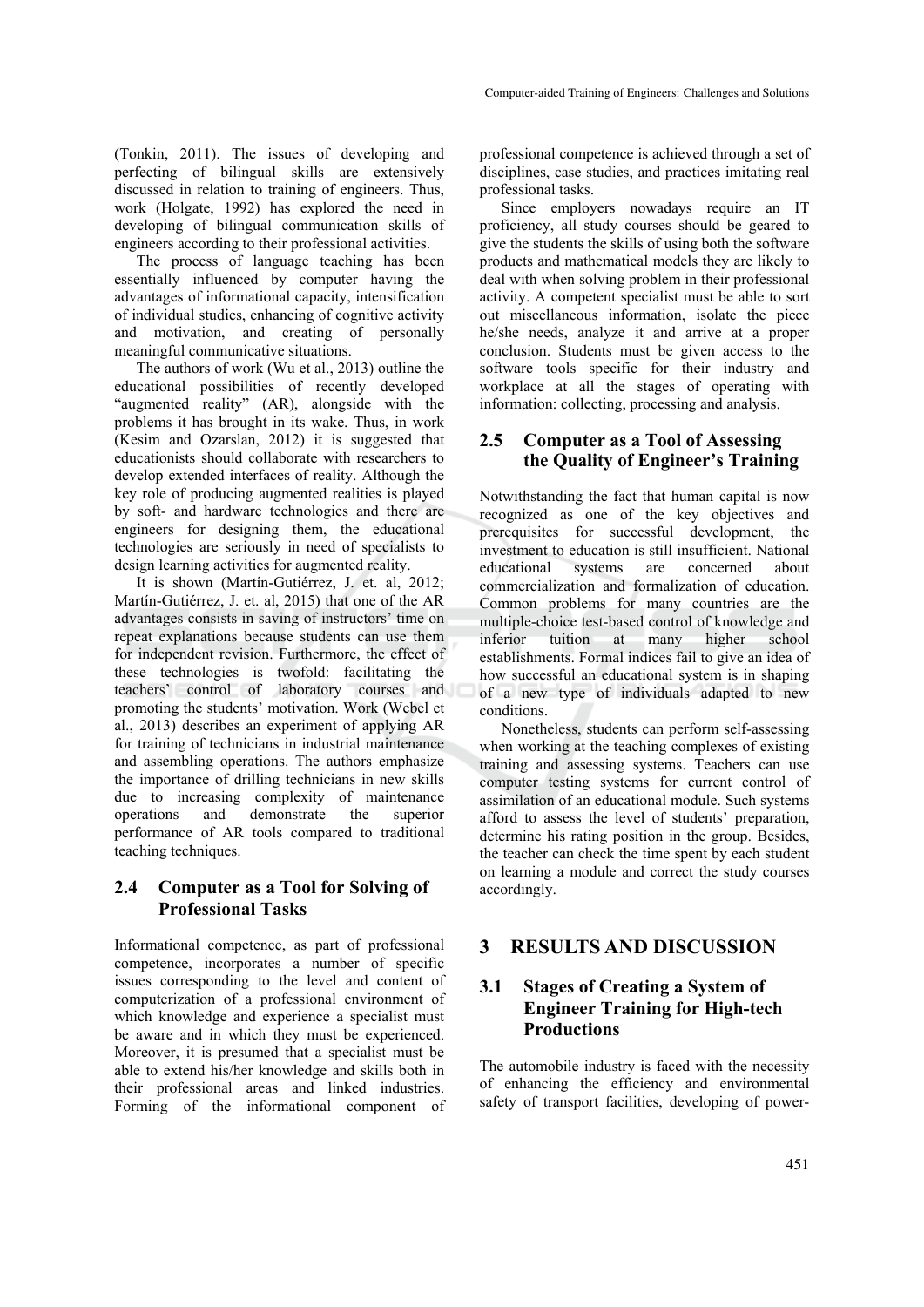efficient vehicles, and reducing the negative impact on the environment during vehicles manufacture, operation, servicing, and disposal. The automotive engineer must also possess the skills in creating of digital models of a car, its manufacture, servicing and of intelligent transportation systems.

Table 1: Questionnaire surveys of engineers from partner companies.

| Groups<br>of                      | The competence                                              |    | Functions of<br>the business |            |  |
|-----------------------------------|-------------------------------------------------------------|----|------------------------------|------------|--|
| compe-<br>tences                  |                                                             |    | $1*$                         | $2***3***$ |  |
| The technical                     | Fundamental knowledge                                       | 90 | 30 40                        |            |  |
|                                   | Engineering knowledge                                       | 90 | 30                           | 50         |  |
|                                   | Application IT for the decision<br>of professional problems | 70 | 50 65                        |            |  |
|                                   | Understanding of problems of<br>life cycle of a product     | 90 | 40                           | 40         |  |
| The personal                      | Creative and critical thinking                              | 80 | 40 60                        |            |  |
|                                   | The initiative                                              | 90 | 85 80                        |            |  |
|                                   | Ability to constant perfection                              | 90 | 90                           | 90         |  |
|                                   | Ability to end in itself and<br>planning of the career      | 95 | 94                           | 90         |  |
| The professional                  | Engineering thinking                                        | 98 | 50                           | 60         |  |
|                                   | Ability to the decision of<br>professional problems         | 95 | 95                           | 92         |  |
|                                   | System thinking                                             | 95 | 40                           | 70         |  |
|                                   | Ability to search and the<br>information analysis           | 95 | 85                           | 80         |  |
|                                   | Awareness in engineering<br>tendencies                      | 98 | 60                           | 70         |  |
| nterpersonal and<br>communicative | Ability to work in collective                               | 80 | 90 90                        |            |  |
|                                   | Knowledge of methods of<br>business communications          | 90 | 75                           | 85         |  |
|                                   | Communications in foreign<br>languages                      | 90 | 70                           | 70         |  |
|                                   | Ability to successful work in the<br>organization           | 95 | 95                           | 95         |  |

\*Designing and manufacture of vehicle's and intellectual systems of the vehicle

\*\*Management in transport and logistical systems

\*\*\* The organization of transport processes and safety of transport systems

Here we present our experience of collaboration with PTC KAMAZ on training of engineers for its Engineering and Technological Centers, and also with companies involved in logistics, servicing, managing of transport systems and transport safety. Given the scope of reasons for updating the engineering education and the multitude of instructor's manuals and technical aids for their realization, we started by putting straight the goals and means. We systematized the tasks to be solved

by engineers at their workplaces. First, specialists of partner companies were interviewed to reveal the competences of university graduates most meaningful for their performance and career, and also which software and technical solutions are applied in practice. The survey findings were processed and systematized in respective categories (Table 1).

In order to harmonize the professional and educational standards, the questionnaire was split into a general technical block, offering the study courses common for engineers and ensuring all stages of the automobile life cycle, and the professional block, comprised by the study courses unique for a workplace.

At the next stage, we developed an integrated curricular of degree courses including the key competences meeting the professional standards of the automobile industry. The courses, aimed at forming the essential competences revealed, were included into the educational curricula for engineers for different companies and kinds of professional activity (Table 2). The peculiarity of this training system consists in the fact that students are gradually integrated into the professional environment, doing professional practical work in freshman classes and proceeding, if recommended by recruiting department, to work in engineer positions in different factory departments by combining work and study.

In this case they get access to informational resources of the enterprise and can use the teaching content of corporate university at professional software while doing projects. In other words, disciplines of block one are studied at university and those of block two – in real production environment, for which purpose are created university-based subdepartments. This allows to split the separate management in two LMS.

At the second stage of creating the teaching system, we developed a learning content, selected a way for effective realization of the study process, and equipped the multimedia classrooms. The third stage consisted in testing the performance of the system proposed. For this, we formed experimental study groups to be taught with the aid of the developed methods and technologies.

For instance, with students majoring in car design (automobile- and engine construction) emphasis was laid on designing of intelligent car systems, such as anti-lock braking and crash avoidance systems, active suspension, etc. These students studied 3D modeling, engineering analysis and imitation modeling using the Siemens PLM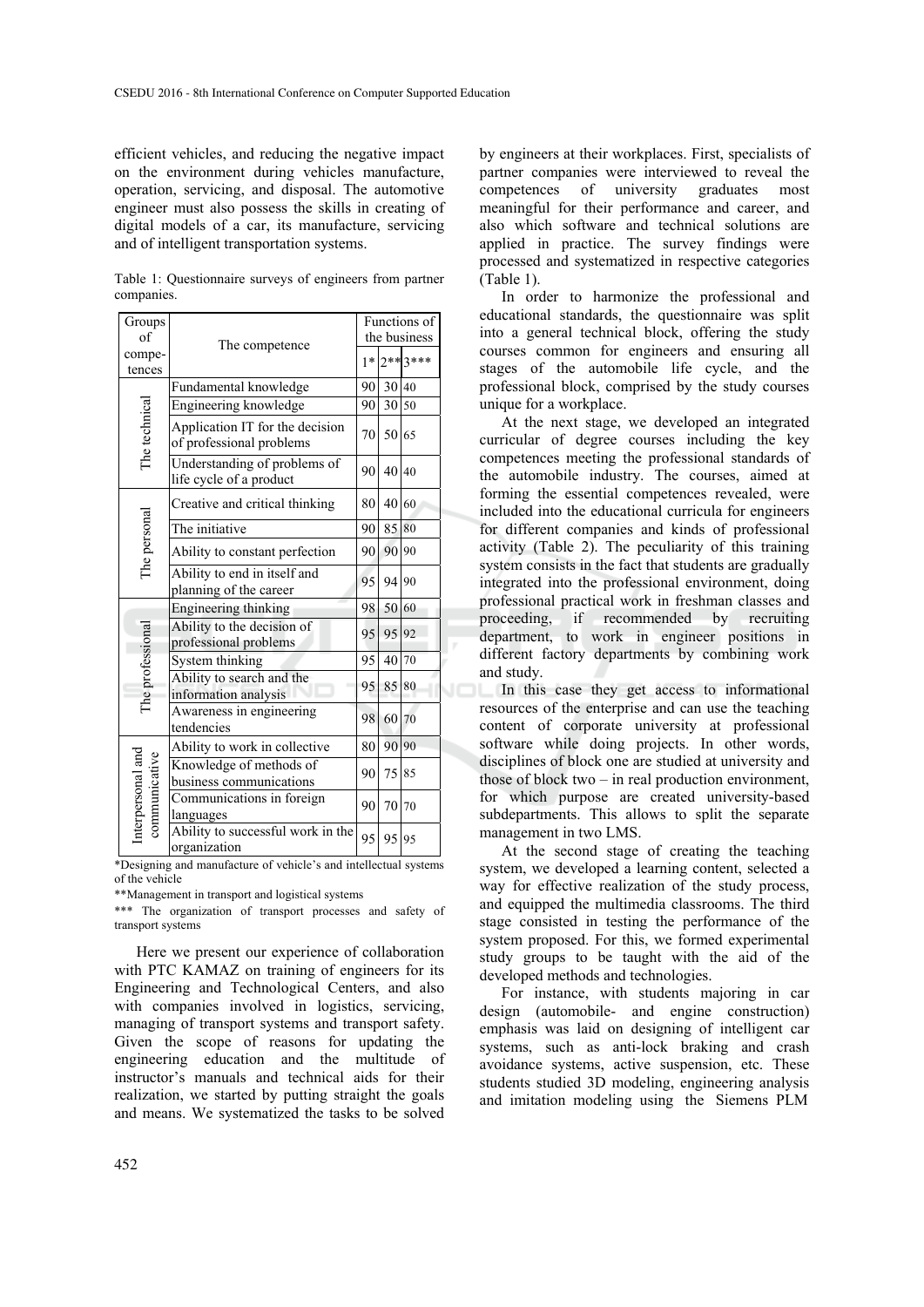Table 2: Learning courses in curriculum.

|                                                                                                   | <b>Groups</b> of<br>competences |           |           |     |  |  |  |
|---------------------------------------------------------------------------------------------------|---------------------------------|-----------|-----------|-----|--|--|--|
| The name of discipline from the<br>curriculum                                                     |                                 | e persona | $\rm The$ | and |  |  |  |
| Learning courses in the designing of the vehicle<br>intelligent systems                           |                                 |           |           |     |  |  |  |
| System of the automated designing                                                                 |                                 |           |           |     |  |  |  |
| and modeling of manufactures UG<br>NX                                                             |                                 |           |           |     |  |  |  |
| calculation<br>Designing<br>and<br>of<br>intellectual systems of the vehicle                      |                                 |           |           |     |  |  |  |
| Microprocessors<br>automobile<br>in<br>branch                                                     |                                 |           |           |     |  |  |  |
| Durability and safety of designs and<br>electronic systems                                        |                                 |           |           |     |  |  |  |
| Techniques<br>and<br>systems<br>οf<br>engineering calculations<br>and the<br>engineering analysis |                                 |           |           |     |  |  |  |
| vehicles<br>Test of<br>The<br>bench<br>equipment and techniques of tests                          |                                 |           |           |     |  |  |  |
| Learning courses in the safety of transport                                                       |                                 |           |           |     |  |  |  |
| systems                                                                                           |                                 |           |           |     |  |  |  |
| Ecology on motor transport                                                                        |                                 |           |           |     |  |  |  |
| Bases of safety of transport systems                                                              |                                 |           |           |     |  |  |  |
| Communication<br>and<br>information<br>support of transport process                               |                                 |           |           |     |  |  |  |
| Program complexes for safety<br>οf                                                                |                                 |           |           |     |  |  |  |
| transport systems<br>Systems of satellite positioning of                                          |                                 |           |           |     |  |  |  |
| transport systems                                                                                 |                                 |           |           |     |  |  |  |
| Bases of the theory of reliability and                                                            |                                 |           |           |     |  |  |  |
| diagnostics                                                                                       |                                 |           |           |     |  |  |  |
| Hardware systems of active safety<br>of transport systems                                         |                                 |           |           |     |  |  |  |
| Standards of safety of transport                                                                  |                                 |           |           |     |  |  |  |
| systems                                                                                           |                                 |           |           |     |  |  |  |
| Learning courses in the organization of transport<br>process                                      |                                 |           |           |     |  |  |  |
| Systems of the automated designing                                                                |                                 |           |           |     |  |  |  |
| organization of transport<br>in the                                                               |                                 |           |           |     |  |  |  |
| processes                                                                                         |                                 |           |           |     |  |  |  |
| The theory of transport processes<br>and systems                                                  |                                 |           |           |     |  |  |  |
| Maintenance service and transport                                                                 |                                 |           |           |     |  |  |  |
| repair                                                                                            |                                 |           |           |     |  |  |  |
| Modeling of transport processes                                                                   |                                 |           |           |     |  |  |  |
| optimization<br>Methods<br>of<br>οf<br>transport streams                                          |                                 |           |           |     |  |  |  |
| Quality maintenance on transport                                                                  |                                 |           |           |     |  |  |  |
| Geoinformation technology<br>on                                                                   |                                 |           |           |     |  |  |  |
| transport<br>Automatics and telemechanics                                                         |                                 |           |           |     |  |  |  |
| on<br>transport                                                                                   |                                 |           |           |     |  |  |  |

software complexes. The students majoring in automobile electronic systems, were trained in developing of intelligent electronic management systems with a focus on engineering analysis and construction of functional schemes using the Siemens NX, e-Series software complexes.

As for the students of machine-building technologies intending to work in technological centers of auto-manufacturing companies, they studied the Siemens PLM programs: Plant Simulation and Tecnomatix (with Jack and Human Performance modules). These programs are used by manufacturers to perfect the technological processes on virtual mannequins. They also contain tools for solving of ergonomic tasks. Students, majoring in logistics and operation of automotive transport, studied the theory of management of transport vehicles and transportation flows, methods of logistics optimization, telematic systems, and GIS using the MiniTab, PTV Vision (VISSIM, VISUM), ArcGIS, and MapInfo software.

#### **3.2 Examples of the System's Implementation**

By participating in real projects, the students got a better idea of requirements imposed on modern vehicles and developed them by employing new design technologies.

The ITS area most in need of a use engineers in different activity lines is that of transport systems control because it is here that the greatest scope of tasks is solved. The engineers, creating programs for intelligent onboard systems, study the synthetic vision systems and pattern recognition techniques

The issues of transportation planning and simulation are dealt with in different companies. There are companies creating the infrastructure, building and reconstructing the street-road networks, determining the location of sites for public transport stops, petrol filling and service centers. Others are involved in planning of traffic along the street-road networks and of traffic control with the purpose of enhancing its safety and effectiveness.

Engineers in these companies must know how to obtain adequate information and operate with great data volumes, analyze them and make strategic and operative decisions. Training for these positions envisages instruction in the systems theory, intelligent control systems, statistical data analysis, the theory of experiment planning, and methods of optimization.

Constructing of public transport routes requires exploring the consumer demand for transportation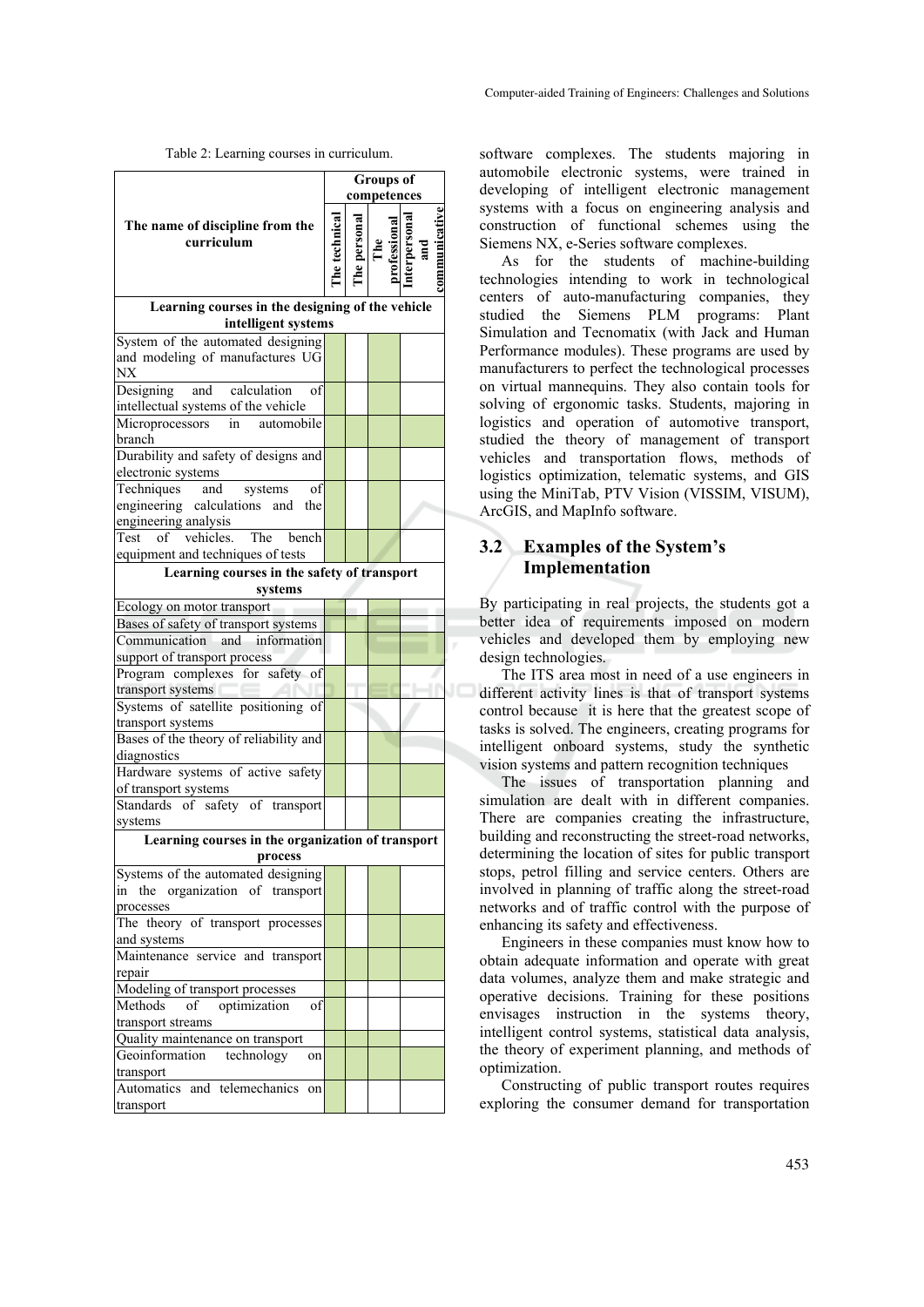both within and outside the city. Engineers employed in companies dealing with passenger transportation must be aware of demand analysis techniques, principles of rational constructing of routes, methods of bus fleet management, and ecology-minded driving. This is taught at such courses as statistical data analysis, theory of experiment planning, methods of optimization, technosphere safety, systems modeling, management of passenger transportation, and of transport flows.

The engineers involved in logistics processes and cargo delivery must know the means and methods of cargo shipment planning and managing of motor vehicle fleets, methods of building logistical chains accounting for interaction of different kinds of transport.

These aspects are studied by doing such courses as statistical data analysis, methods of planning and forecasting, theory of constraint, systems analysis<br>methods, theory of experiment planning. methods, theory of experiment management in logistical systems, and the theory of transport flows.

The students solve real problems which help them to understand the problems of the industry and professional tasks already during their study time. This approach facilitates professional adaptation. Survey results of the employers after the introduction of above described method shows that the degree of satisfaction with the quality of students training increases (Figure 1).



MANAGEMENT IN TRANSPORT AND LOGISTICAL SYSTEMS<br>NORGANIZATION OF TRANSPORT PROCESSES AND SAFERY OF TRANSPORT SYSTEMS

Figure 1: Dynamics of satisfaction with the quality of students training.

#### **4 CONCLUSIONS**

In our opinion, developing of a high-quality study content in the simulation environment later to be used at real workplaces will improve both the quality of engineer training and the learning process management in realization of the "life-long learning" concept.

Here are the advantages of the proposed system over the traditional methods:

- For business, it gives the advantage of shorter time spent on a graduate adaptation in real-work environment, a higher level of graduates' training, and new-coming employees with already developed business-relevant competences.
- For the student, it promises higher interest in academic disciplines, a possibility to become involved in real problem solving, and personal competitive advantages at the labor market.
- For the education system it means higher occupational prestige for engineers, a possibility of closer contact with business and higher quality of education.

Moreover, interaction with business will give an opportunity for the teachers to learn new technologies and apply them in teaching of students.

# **REFERENCES**

- Araya, D., Peters, M.A., 2010. *Policy in the creative economy, Education in the creative economy: Knowledge and learning in the age of innovation*. New York: Peter Lang.
- Brown, J.S., 1999. Learning Working & Playing in the Digital Age. URL: http://serendip.brynmawr.edu/ sci\_edu/seelybrown/seelybrown.html.
- Holgate, A. 1992. Issues in Language Training: an Australian Study of the Language Needs of Engineers. *European Journal of Engineering Education*, 17:3, p. 285-295.
- Kesim, M., Ozarslan, Y., 2012. Augmented reality in education: current technologies and the potential for education. *Procedia - Social and Behavioral Sciences*, vol. 47, p. 297 – 302.
- Martín-Gutiérrez, J., Fabiani, P., Benesova, W., Meneses, M.D., Mora, C.E., 2015. Augmented reality to promote collaborative and autonomous learning in higher education. *Computers in Human Behavior*, vol. 51, p. 752–761.
- Martin-Gutierrez, J., Guinters, E., Perez-Lopez, D., 2012. Improving the strategy of self-learning in engineering: laboratories with augmented reality. *Procedia - Social and Behavioral Sciences*, vol. 51, p. 832 – 839.
- Ribón, J.C.R., Villalba, L.J.G., Kim, T., 2015. Virtual learning communities: unsolved troubles. *Multimed Tools Appl.,* 74:8505–8519.
- Tonkin, H. 2011. Language and the Ingenuity Gap in Science. Critical Inquiry in Language Studies 8 (1): 105–116.